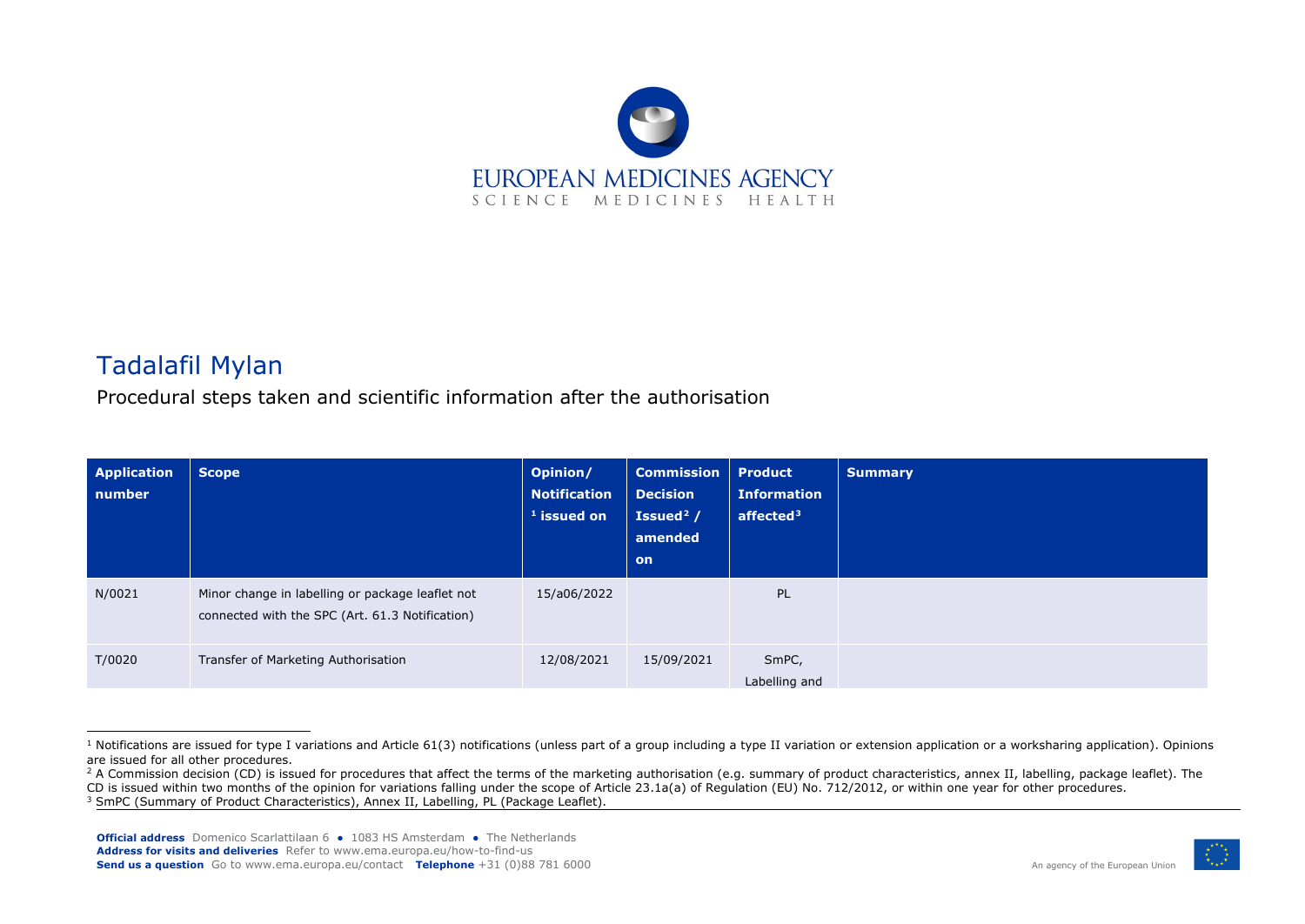|             |                                                                                                                                                                                                                                                                                                                                                                                                                                                                            |            |            | PL                        |  |
|-------------|----------------------------------------------------------------------------------------------------------------------------------------------------------------------------------------------------------------------------------------------------------------------------------------------------------------------------------------------------------------------------------------------------------------------------------------------------------------------------|------------|------------|---------------------------|--|
| IA/0019/G   | This was an application for a group of variations.<br>A.7 - Administrative change - Deletion of<br>manufacturing sites<br>A.7 - Administrative change - Deletion of<br>manufacturing sites                                                                                                                                                                                                                                                                                 | 04/03/2021 | 15/09/2021 | Annex II and<br>PL        |  |
| IAIN/0018/G | This was an application for a group of variations.<br>B.III.1.a.2 - Submission of a new/updated or<br>deletion of Ph. Eur. Certificate of Suitability to the<br>relevant Ph. Eur. Monograph - Updated certificate<br>from an already approved manufacturer<br>B.III.1.a.3 - Submission of a new/updated or<br>deletion of Ph. Eur. Certificate of Suitability to the<br>relevant Ph. Eur. Monograph - New certificate from a<br>new manufacturer (replacement or addition) | 17/06/2020 | n/a        |                           |  |
| IAIN/0017   | B.II.b.2.c.1 - Change to importer, batch release<br>arrangements and quality control testing of the FP -<br>Replacement or addition of a manufacturer<br>responsible for importation and/or batch release -<br>Not including batch control/testing                                                                                                                                                                                                                         | 11/12/2019 | 17/09/2020 | Annex II and<br>PL        |  |
| IAIN/0016/G | This was an application for a group of variations.<br>B.II.b.2.c.1 - Change to importer, batch release<br>arrangements and quality control testing of the FP -<br>Replacement or addition of a manufacturer<br>responsible for importation and/or batch release -                                                                                                                                                                                                          | 18/09/2019 | 17/09/2020 | Annex II and<br><b>PL</b> |  |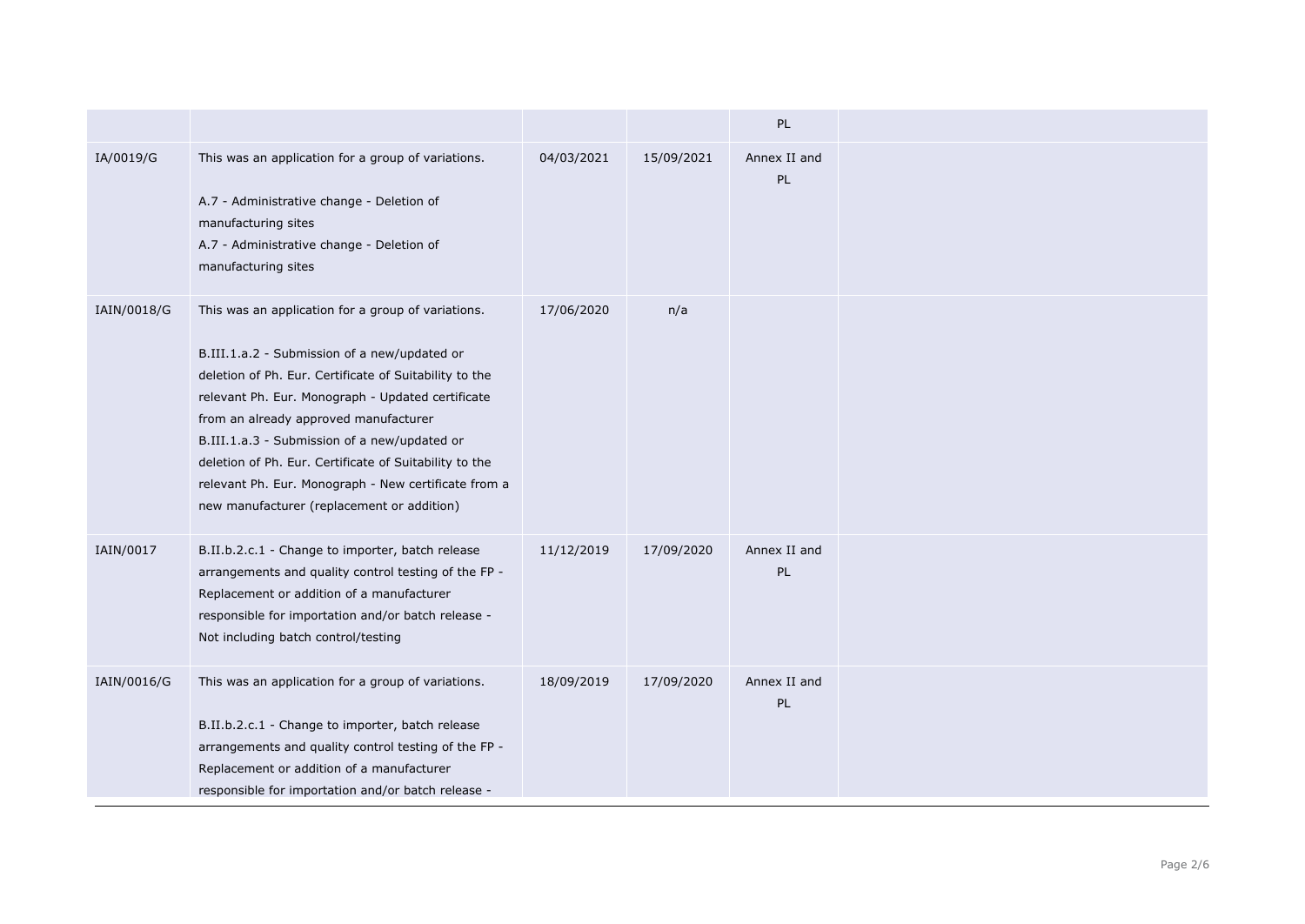|             | Not including batch control/testing<br>B.II.b.2.c.1 - Change to importer, batch release<br>arrangements and quality control testing of the FP -<br>Replacement or addition of a manufacturer<br>responsible for importation and/or batch release -<br>Not including batch control/testing                                                                                                              |            |            |                              |                                                                                                                                                                                                                                                                                           |
|-------------|--------------------------------------------------------------------------------------------------------------------------------------------------------------------------------------------------------------------------------------------------------------------------------------------------------------------------------------------------------------------------------------------------------|------------|------------|------------------------------|-------------------------------------------------------------------------------------------------------------------------------------------------------------------------------------------------------------------------------------------------------------------------------------------|
| R/0014      | Renewal of the marketing authorisation.                                                                                                                                                                                                                                                                                                                                                                | 29/05/2019 | 31/07/2019 | SmPC,<br>Labelling and<br>PL | Based on the review of data on quality, safety and efficacy,<br>the CHMP considered that the benefit-risk balance of<br>Tadalafil Mylan in the approved indication remains<br>favourable and therefore recommended the renewal of the<br>marketing authorisation with unlimited validity. |
| IAIN/0015/G | This was an application for a group of variations.<br>B.II.b.5.z - Change to in-process tests or limits<br>applied during the manufacture of the finished<br>product - Other variation<br>B.III.1.a.3 - Submission of a new/updated or<br>deletion of Ph. Eur. Certificate of Suitability to the<br>relevant Ph. Eur. Monograph - New certificate from a<br>new manufacturer (replacement or addition) | 01/07/2019 | n/a        |                              |                                                                                                                                                                                                                                                                                           |
| N/0013      | Minor change in labelling or package leaflet not<br>connected with the SPC (Art. 61.3 Notification)                                                                                                                                                                                                                                                                                                    | 07/03/2019 | 31/07/2019 | PL                           |                                                                                                                                                                                                                                                                                           |
| IA/0012/G   | This was an application for a group of variations.<br>B.III.1.a.2 - Submission of a new/updated or<br>deletion of Ph. Eur. Certificate of Suitability to the<br>relevant Ph. Eur. Monograph - Updated certificate<br>from an already approved manufacturer                                                                                                                                             | 14/01/2019 | n/a        |                              |                                                                                                                                                                                                                                                                                           |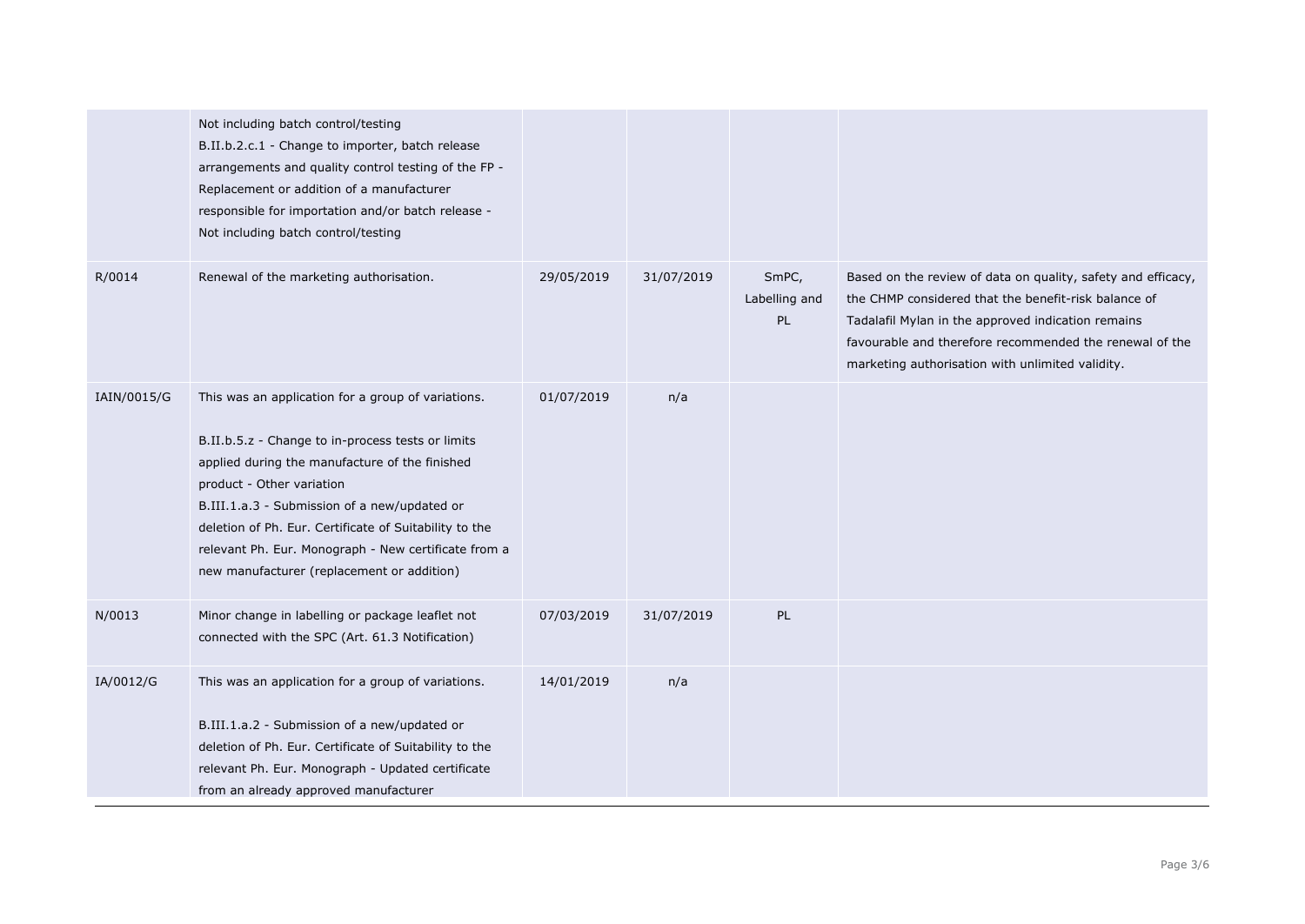|             | B.III.1.a.2 - Submission of a new/updated or<br>deletion of Ph. Eur. Certificate of Suitability to the<br>relevant Ph. Eur. Monograph - Updated certificate<br>from an already approved manufacturer                                                                                                                                                                                                                                   |            |            |                              |  |
|-------------|----------------------------------------------------------------------------------------------------------------------------------------------------------------------------------------------------------------------------------------------------------------------------------------------------------------------------------------------------------------------------------------------------------------------------------------|------------|------------|------------------------------|--|
| T/0011      | Transfer of Marketing Authorisation                                                                                                                                                                                                                                                                                                                                                                                                    | 25/07/2018 | 03/08/2018 | SmPC,<br>Labelling and<br>PL |  |
| IB/0009     | C.I.z - Changes (Safety/Efficacy) of Human and<br>Veterinary Medicinal Products - Other variation                                                                                                                                                                                                                                                                                                                                      | 08/11/2017 | 12/04/2018 | SmPC                         |  |
| IAIN/0010/G | This was an application for a group of variations.<br>B.II.b.1.a - Replacement or addition of a<br>manufacturing site for the FP - Secondary packaging<br>site<br>B.II.b.2.a - Change to importer, batch release<br>arrangements and quality control testing of the FP -<br>Replacement/addition of a site where batch<br>control/testing takes place                                                                                  | 07/11/2017 | n/a        |                              |  |
| IB/0008/G   | This was an application for a group of variations.<br>C.I.2.a - Change in the SPC, Labelling or PL of a<br>generic/hybrid/biosimilar products following<br>assessment of the same change for the reference<br>product - Implementation of change(s) for which NO<br>new additional data is required to be submitted by<br>the MAH<br>C.I.2.a - Change in the SPC, Labelling or PL of a<br>generic/hybrid/biosimilar products following | 27/06/2017 | 12/04/2018 | SmPC, Annex<br>II and PL     |  |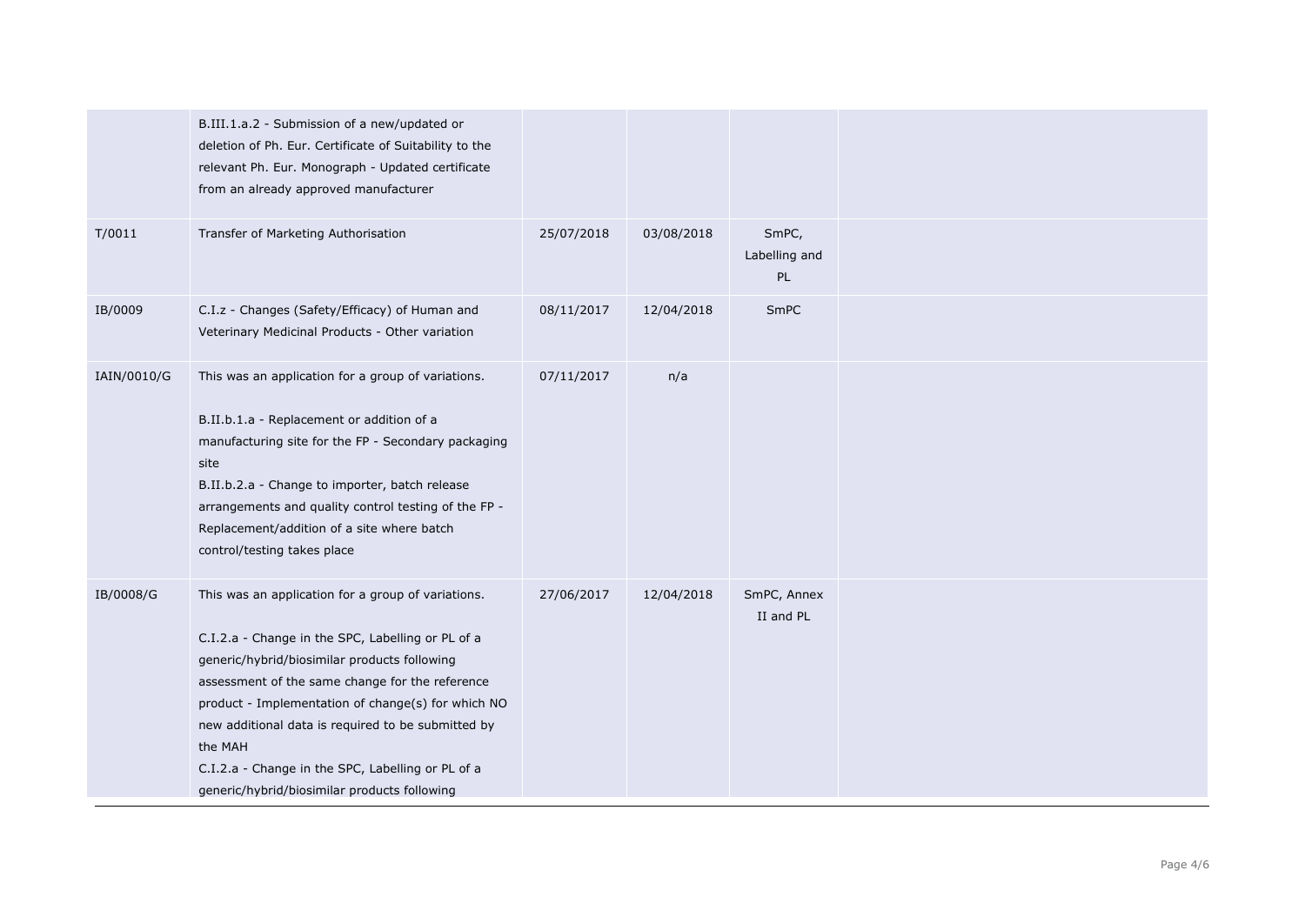|          | assessment of the same change for the reference<br>product - Implementation of change(s) for which NO<br>new additional data is required to be submitted by<br>the MAH<br>C.I.2.a - Change in the SPC, Labelling or PL of a<br>generic/hybrid/biosimilar products following<br>assessment of the same change for the reference<br>product - Implementation of change(s) for which NO<br>new additional data is required to be submitted by<br>the MAH                                                                                                                                                                                                                             |            |            |                              |                                                                                           |
|----------|-----------------------------------------------------------------------------------------------------------------------------------------------------------------------------------------------------------------------------------------------------------------------------------------------------------------------------------------------------------------------------------------------------------------------------------------------------------------------------------------------------------------------------------------------------------------------------------------------------------------------------------------------------------------------------------|------------|------------|------------------------------|-------------------------------------------------------------------------------------------|
| A31/0005 | Pursuant to Article 31 of Directive 2001/83/EC,<br>several member states requested on 14 December<br>2016 the opinion of the European Medicines Agency<br>further to critical findings following GCP inspections<br>by the Austrian and Dutch inspection authorities at<br>Micro Therapeutic Research Labs Ltd, India. The<br>CHMP was requested to assess the impact thereof on<br>the benefit-risk balance of several products (amongst<br>them Tadalafil Mylan) and to give its<br>recommendation whether the marketing<br>authorisation of this product should be maintained,<br>varied, suspended, revoked or the marketing<br>authorisation applications not to be granted. | 23/03/2017 | 23/06/2017 |                              | Please refer to the assessment report:<br>Tadalafil Mylan - EMEA/H/A31/1450/C/003787/0005 |
| IB/0007  | B.II.f.1.b.1 - Stability of FP - Extension of the shelf<br>life of the finished product - As packaged for sale<br>(supported by real time data)                                                                                                                                                                                                                                                                                                                                                                                                                                                                                                                                   | 18/04/2017 | 12/04/2018 | SmPC,<br>Labelling and<br>PL |                                                                                           |